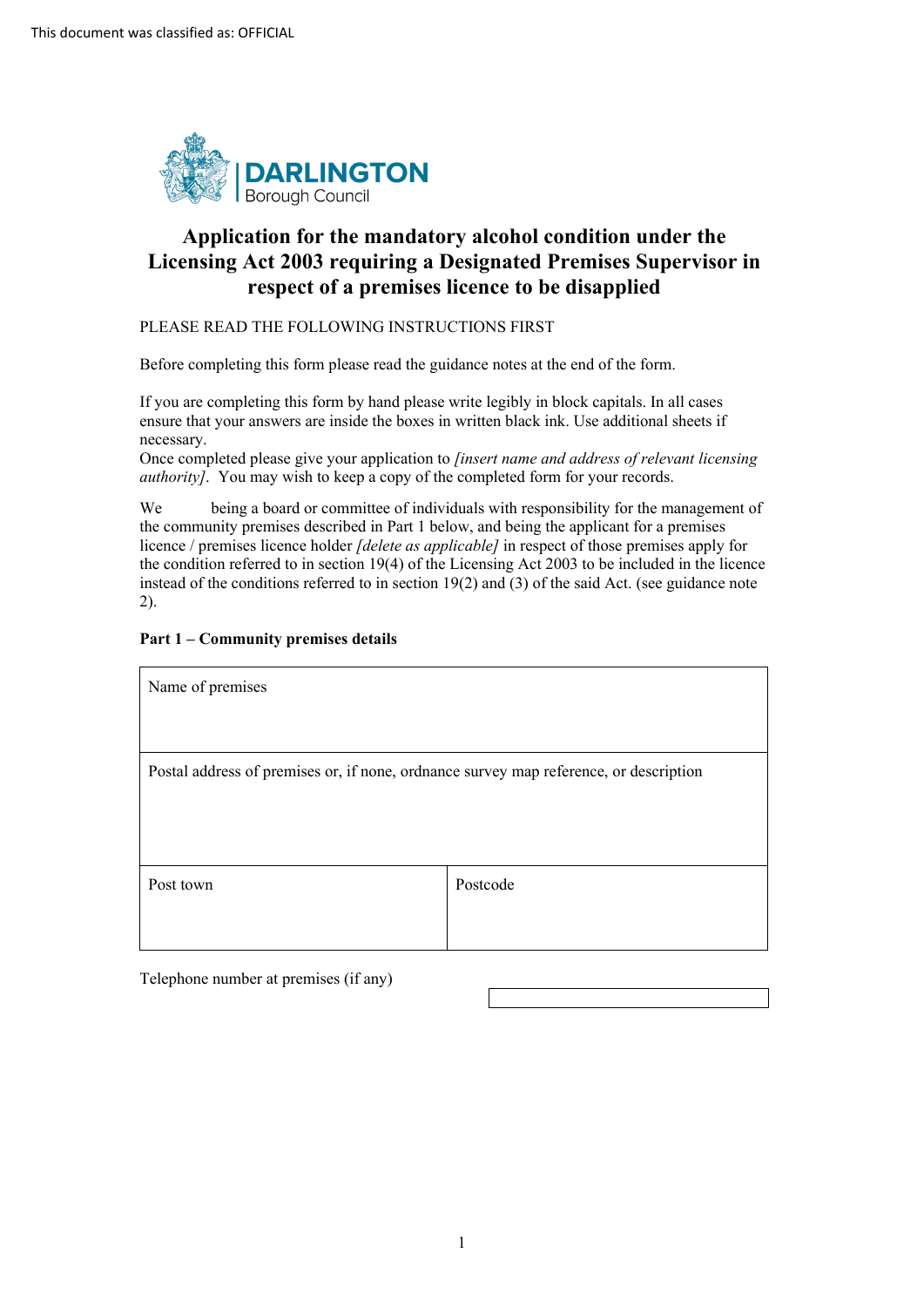### **Premises licence number (if applicable)**

| Brief description of premises and the composition of the committee or board of          |
|-----------------------------------------------------------------------------------------|
| individuals with responsibility for the management of the premises (Please see Guidance |
| Note $3)$                                                                               |

| Please describe how you will ensure that alcohol sales are properly supervised and what  |
|------------------------------------------------------------------------------------------|
| arrangements you have in place (if any) for hiring out the premises (Please see Guidance |
| Note $4)$                                                                                |

#### **Part 2 – Applicant details**

| We are the premises licence holder $\Box$<br>(Please tick $\mathbf{v}_{\text{res}}$ ) |  |  |  |
|---------------------------------------------------------------------------------------|--|--|--|
| Contact phone number in working hours (if any)                                        |  |  |  |
| <b>E-mail address (optional)</b>                                                      |  |  |  |

# **E-mail address (optional)** <br>Current address (if different from premises address)

#### **Post Town**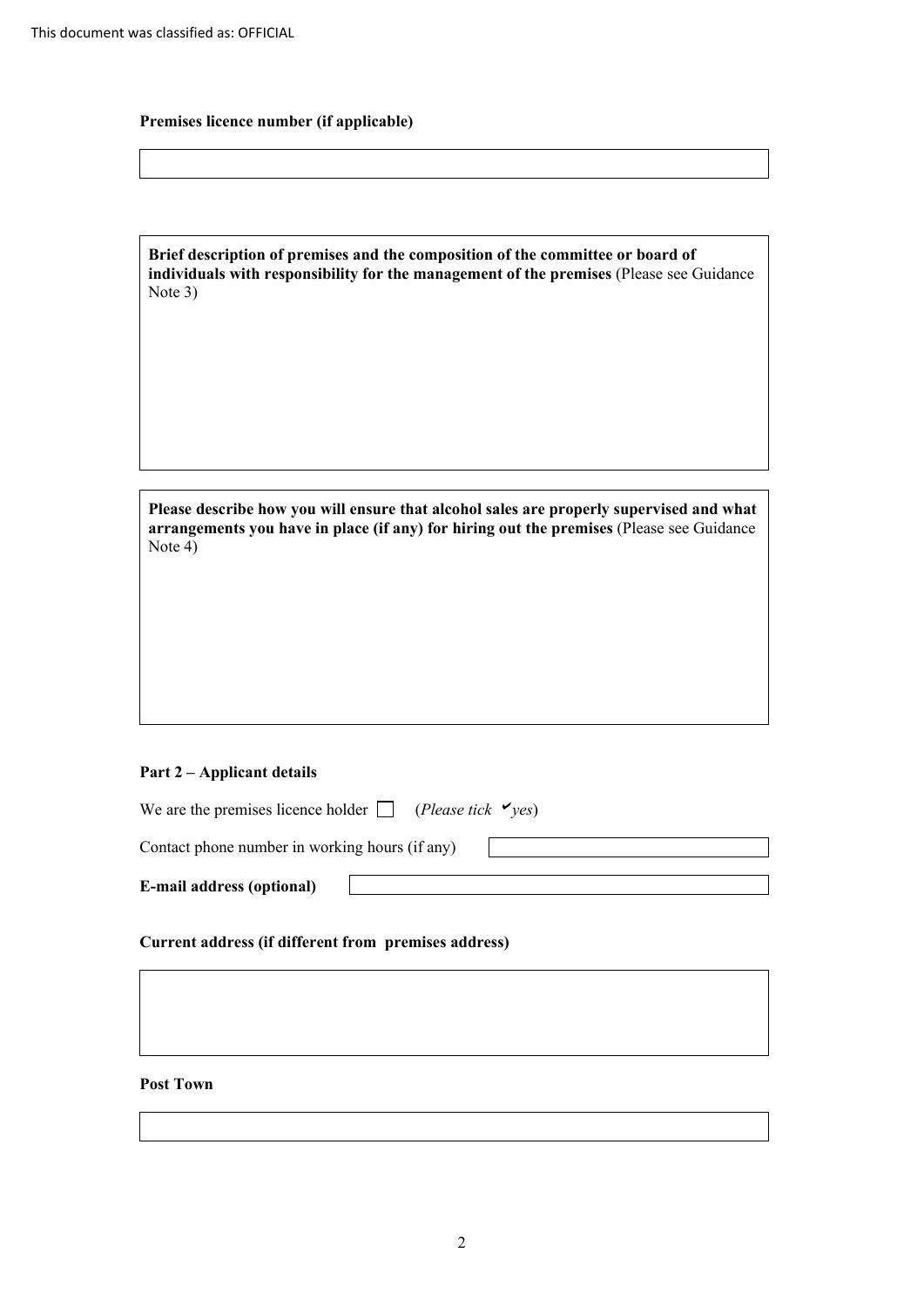#### **Postcode**

#### **Telephone (if any)**

*Please tick yes as appropriate* 

| I have enclosed the premises licence                                                         |  |
|----------------------------------------------------------------------------------------------|--|
| I have enclosed the relevant part of the premises licence                                    |  |
| This form accompanies a new premises licence application                                     |  |
| If you are varying an existing licence and have not ticked one of the first two boxes above, |  |

please explain why in the box below.

|  |  | Reasons why you have failed to enclose the premises licence or relevant parts |
|--|--|-------------------------------------------------------------------------------|
|  |  |                                                                               |

#### **Any further information to support your application**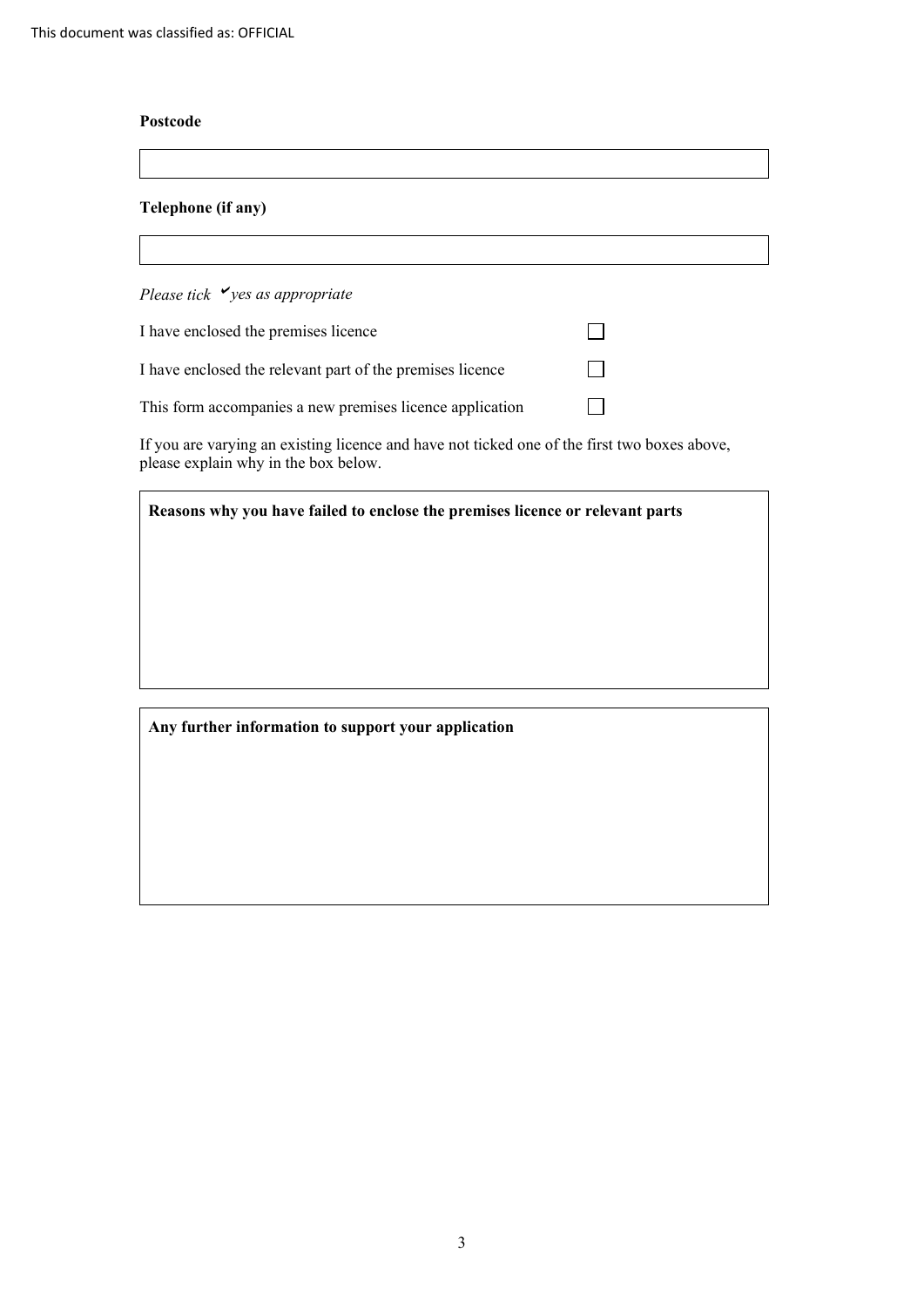| already authorises alcohol sales                                                                                                                                                                                                                  |  |  |
|---------------------------------------------------------------------------------------------------------------------------------------------------------------------------------------------------------------------------------------------------|--|--|
| - I have made or enclosed payment of the fee                                                                                                                                                                                                      |  |  |
| - I have included documents (if available) which identify the premises<br>and how it is managed                                                                                                                                                   |  |  |
| - I have included copies of any hiring agreements                                                                                                                                                                                                 |  |  |
| - I have sent a copy of this application to the chief officer of police                                                                                                                                                                           |  |  |
| - I understand that if I do not comply with the above requirements<br>my application will be rejected                                                                                                                                             |  |  |
| If applying alongside a new application or variation for a permission to allow alcohol sales                                                                                                                                                      |  |  |
| - this application accompanies a new premises licence application / this application<br>accompanies an application to vary an existing premises licence [delete as applicable]                                                                    |  |  |
| - I have enclosed the premises licence or relevant part<br>of it or provided an explanation                                                                                                                                                       |  |  |
| - I understand that if I do not comply with the above requirements<br>my application will be rejected                                                                                                                                             |  |  |
| IT IS AN OFFENCE, UNDER SECTION 158 OF THE LICENSING ACT 2003, TO<br><b>MAKE A FALSE STATEMENT IN OR IN CONNECTION WITH THIS</b><br>APPLICATION. THOSE WHO MAKE A FALSE STATEMENT MAY BE LIABLE ON<br>SUMMARY CONVICTION TO A FINE OF ANY AMOUNT. |  |  |

 **If applying to remove the mandatory requirements from an existing premises licence that** 

CHECKLIST:- *Please tick yes* 

**Part 3 – Signatures** (Please see guidance note 5)

Signature of applicants. Please provide two signatories of members of the management committee stating in what capacity they represent the premises licence holder.

First Signature

Date

Capacity

Second Signature

Date

Capacity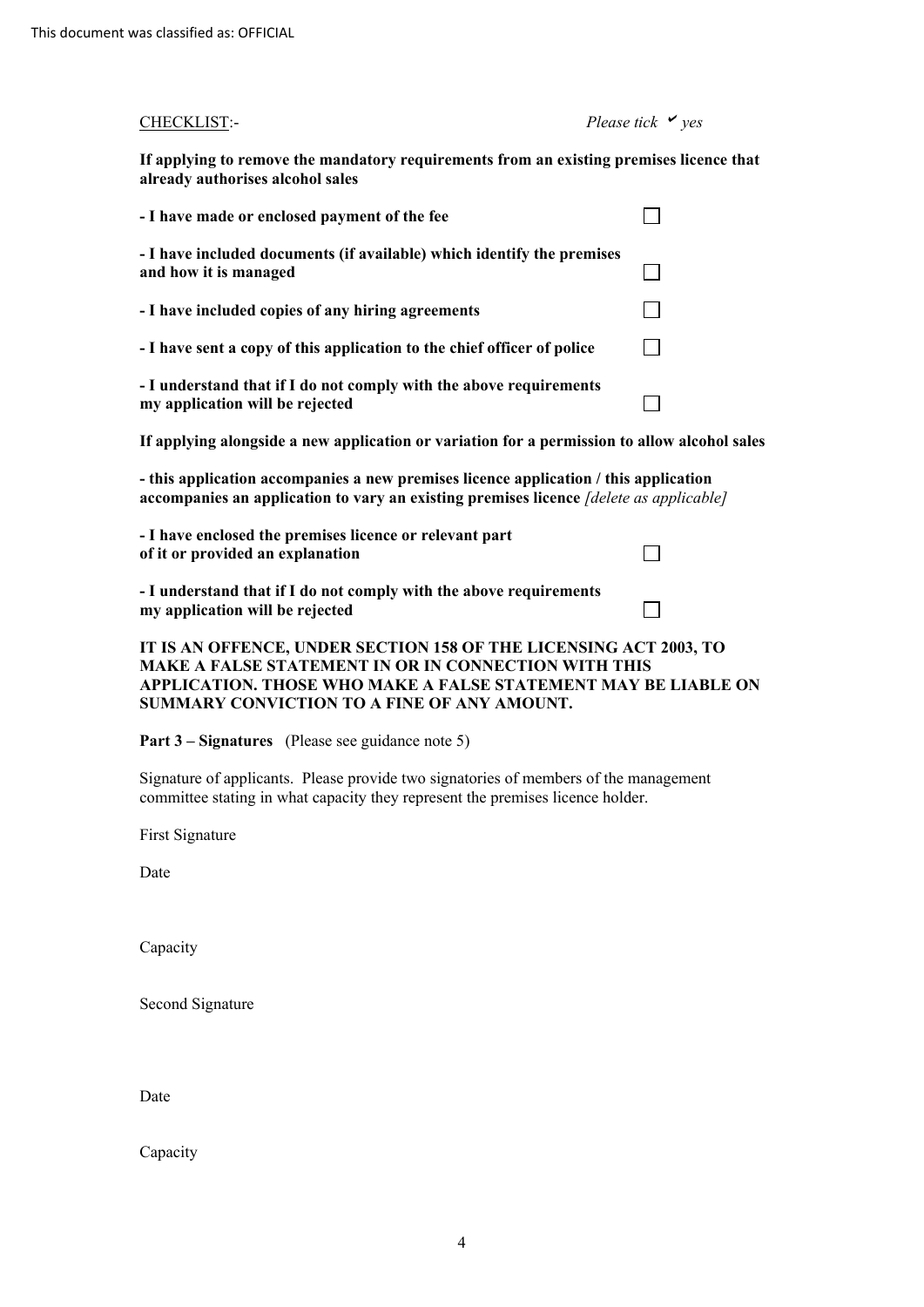| Contact name (where not previously given) and address for correspondence associated<br>with this application |                 |  |
|--------------------------------------------------------------------------------------------------------------|-----------------|--|
| Post town                                                                                                    | <b>Postcode</b> |  |
|                                                                                                              |                 |  |
| Telephone number (if any)                                                                                    |                 |  |
| If you would prefer us to correspond with you by e mail your e mail address (optional)                       |                 |  |

#### *Notes for Guidance*

 conditions in sections 19(2) and 19(3) of the 2003 Act which requires a personal licence holder and Designated Premises Supervisor where a premises allows the supply of alcohol, with the 1. This form may be used by a community premises seeking to replace the mandatory alternative mandatory condition (in section  $19(4)$  of the Act) that the supply of alcohol is instead authorised by the premises licence holder through either:

- applying to remove the mandatory conditions of an existing premise licence which allows the sale of alcohol;

- applying to remove the mandatory conditions when applying for a new premises licence that includes the sale of alcohol; or

- applying to remove the mandatory conditions when applying to vary an existing premises licence to allow the sale of alcohol.

 alcohol sales under the licence. On applying for the removal of the requirement to have a Designated Premises Supervisor, the management committee should understand that if this is granted they will be responsible for all

 2. The applicant must be a committee or board of individuals with responsibility for the management of the premises – enter name of committee or board.

 beneficial to the community as a whole. If the community premises is a registered charity, please include its Charity Commission number. Set out how the premises is managed and the (including the names of the committee's of board's key officers, e.g. the chair, secretary, treasurer). Please include any documents e.g. a written constitution or other management 3. Describe the premises and the management structure. In particular, explain why you consider it to be a community premises i.e. is it available for community benefit most of the time and accessible by a broad range of persons and sectors of the local community for purposes structure of the committee or board of individuals with responsibility for its management documents that show the structure of the premises and how it is managed.

 (including e.g. when the community premises is hired to private parties, when the community premises is hired for large fundraising events and when the community premises is hired for alcohol sales is to be determined in individual cases and discussed and reviewed within the committee's or board's procedure in the event of any issues arising. You should include copies 4. Describe how the supervision of alcohol sales is to be ensured in different situations short fundraising events by local voluntary organisations). Set out how responsibility for